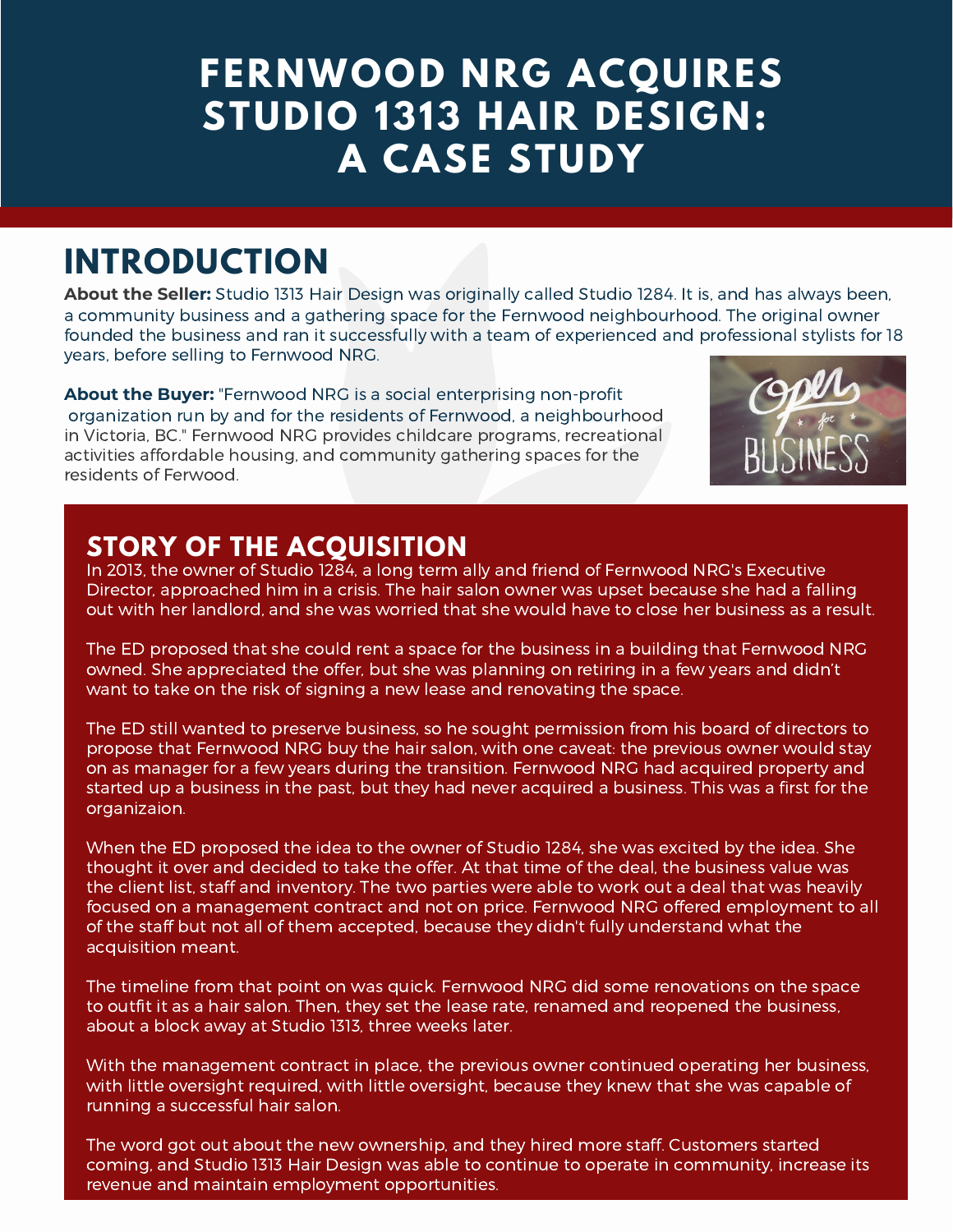## **MOTIVATION BEHIND THE ACQUISITION**

Neither party was actively seeking out an acquisition. Both responded to the opportunity as it presented itself.

From the Seller's Perspective:

- Preserving her business in the community without having to take on the risk associated with signing a new lease.
- Maintaining employment opportunities for her staff.<br>• Maintaining employment for herself.
- 

From the Buyer's Perspective:

- 
- $\bullet$  Preserving the business in the community.<br> $\bullet$  Creating an additional revenue stream that the organization could use to fund it's community programming. Filling up <sup>a</sup> commercial space long-term, which would reduce the risk in their building.
- 
- Increasing Studio 1313 Hair Design's positive social and environmental impacts.

### **PREPARATION PROCESS**

The **preparation process was quite informal** and minimal in this case. In part because of the short timeline, and because Fernwood NRG's ED and the previous owner already had a friendly, trusting relationship.

The previous owner **prepared her books** and shared them with Fernwood NRG's ED.

The **due diligence process was minima**l. The previous owner was a sole proprietor, who had never planned to sell her business. She didn't have prepared financial statements, because she didn't need them. Theoretically there was a lot of risk, but Fernwood NRG's ED was **focused on the revenue and cost structure**, which the previous owner was able to explain to him.

The ED modelled the financials of the business based on past revenue and a few **assumptions:** he assumed Fernwood NRG would be able to manage costs slightly more tightly, increase revenue, and increase prices in the new space.

Based on those assumptions and some revenue growth, the ED was able to **model the financials** of the business and see the underlying profitability.

The ED and previous owner negotiated wages and benefits for her staff and a **management contract** for herself, which was incentivized based on growth.

No legal, accounting or consulting work was required. **The deal was sealed with a handshake between the two parties.**



# **DEAL STRUCTURE**

- The deal was structured as an **asset purchase**, which means Fernwood NRG bought the inventory and chattels of the business rather than the shares, brand or goodwill of the company.
- Fernwood NRG is a charity and is the sole shareholder in a **subsidiary company**, which they used to acquire and hold the business.
- Fernwood NRG now has **full ownership** of the business.
- The previous owner signed a 2 year **management contract,** which required her to continue running all the activity in the space. This also ensured that the goodwill of the business that was attached to the previous owner carried over in the transition .

# **FINANCING**

- Cost of acquisition:
	- \$5,000 to purchase the business assets.
	- A generous management contract.
	- Put \$20,000-\$30,000 into the business over the next 1.5 years to outfit the space.
- The acquisition was self financed.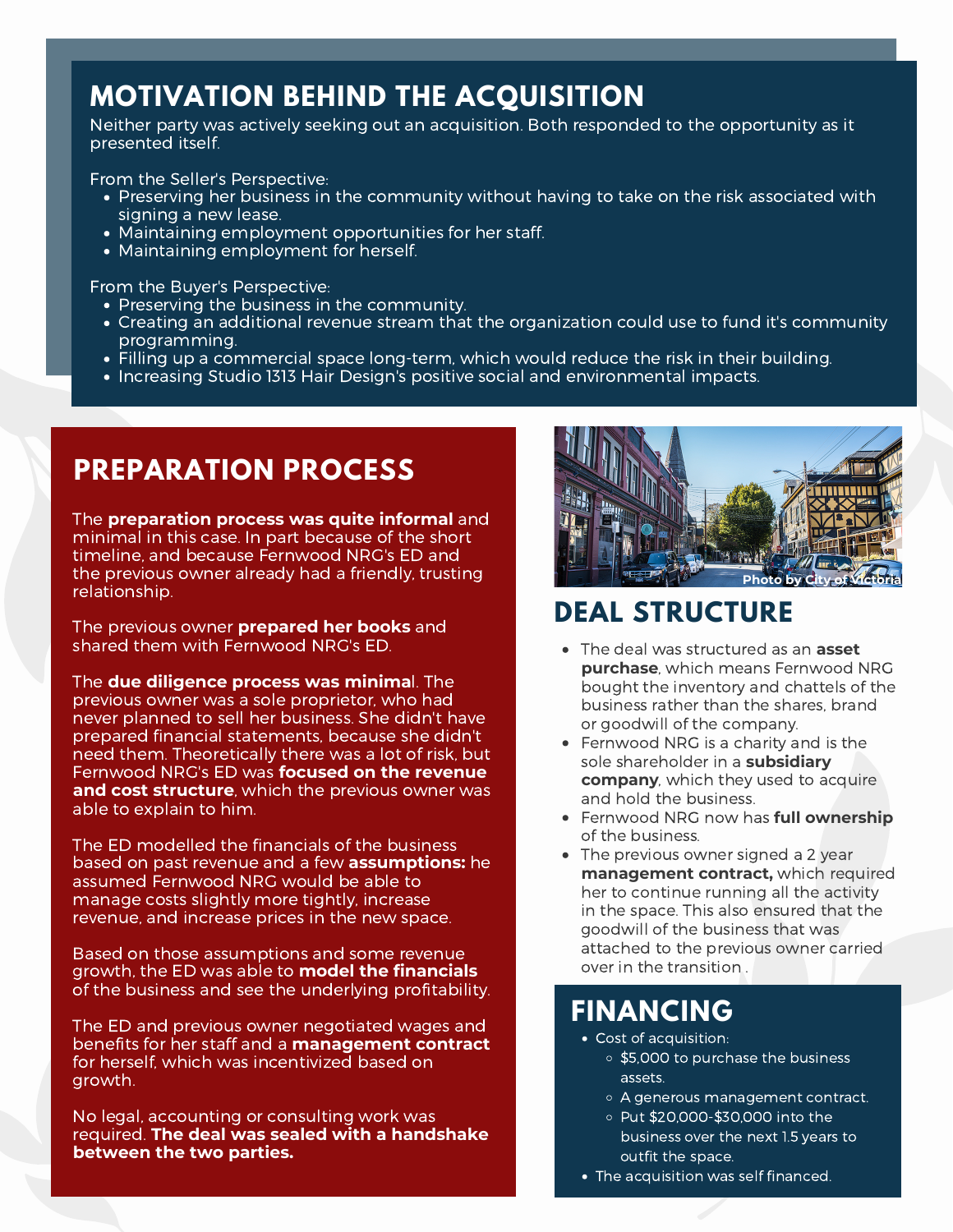# **KEY TAKEAWAYS**

# **CHALLENGES**

#### **For both parties:**

Some of the **staff left during the transition**, which made the process more difficult, because much of the goodwill and value of a hair salon lies with its staff.

#### **For the buyer:**

It was difficult for the Executive Director, who spearheaded the acquisition, to **convince his staff and board members** to buy into the idea that the acquisition would be good for the organization as a whole.

#### **For the seller:**

- The seller only had one challenge to report: when the business was acquired by Fernwood NRG, she felt that the staff member who she was told to report to was **micromanaging** her. She found this frustrating because the Fernwood NRG staff member didn't have the sector-specific knowledge that seller did.
	- This is a commonly cited challenge in acquisitions. It's often **difficult for the previous owner to adjust to becoming an employee,** who can no longer make executive decisions with no oversight, after the acquisition.
- To solve the issue, the seller went to the ED and asked if that staff member could step out. The problem was addressed quickly, After that, she reported directly to the ED, and everything was fine.

## **LESSONED LEARNED AND ADVICE**

- Keeping the previous owner on with a **management contract** was key to a successful transition. It ensured that the goodwill, reputation, and sector specific knowledge that were attached to the owner stayed with the business as it transitioned ownership.
- From the perspective of the seller, the fact that Fernwood NRG trusted her abilities and gave her the **freedom to run the business with little oversight** was critical. It enabled her to successfully get the business to the point where it could run itself under Fernwood NRG's ownership before she retired.
- The previous owner emphasized the importance of spending time **searching for the right manager,** who will bring the same the same passion to the position as the founder, to take over after the previous owner exits the business.
- Fernwood NRG's ED doesn't recommend purchasing a business and running it off the side of your desk, but if the purchasing organization has staff with the **capacity and capabilities** required to run a business, an acquisition can generate income to help support the nonprofit.
- The previous owner called the acquisition the **"perfect exit strategy,"** because it preserves the business and employment opportunities in the community. However, she also stated that she only recommends it if the owner is planning on exiting the business within a couple of years. The power dynamics between the seller and the purchasing organization become significantly more complicated if the previous owner stays on for a prolonged period of time after the acquisition.